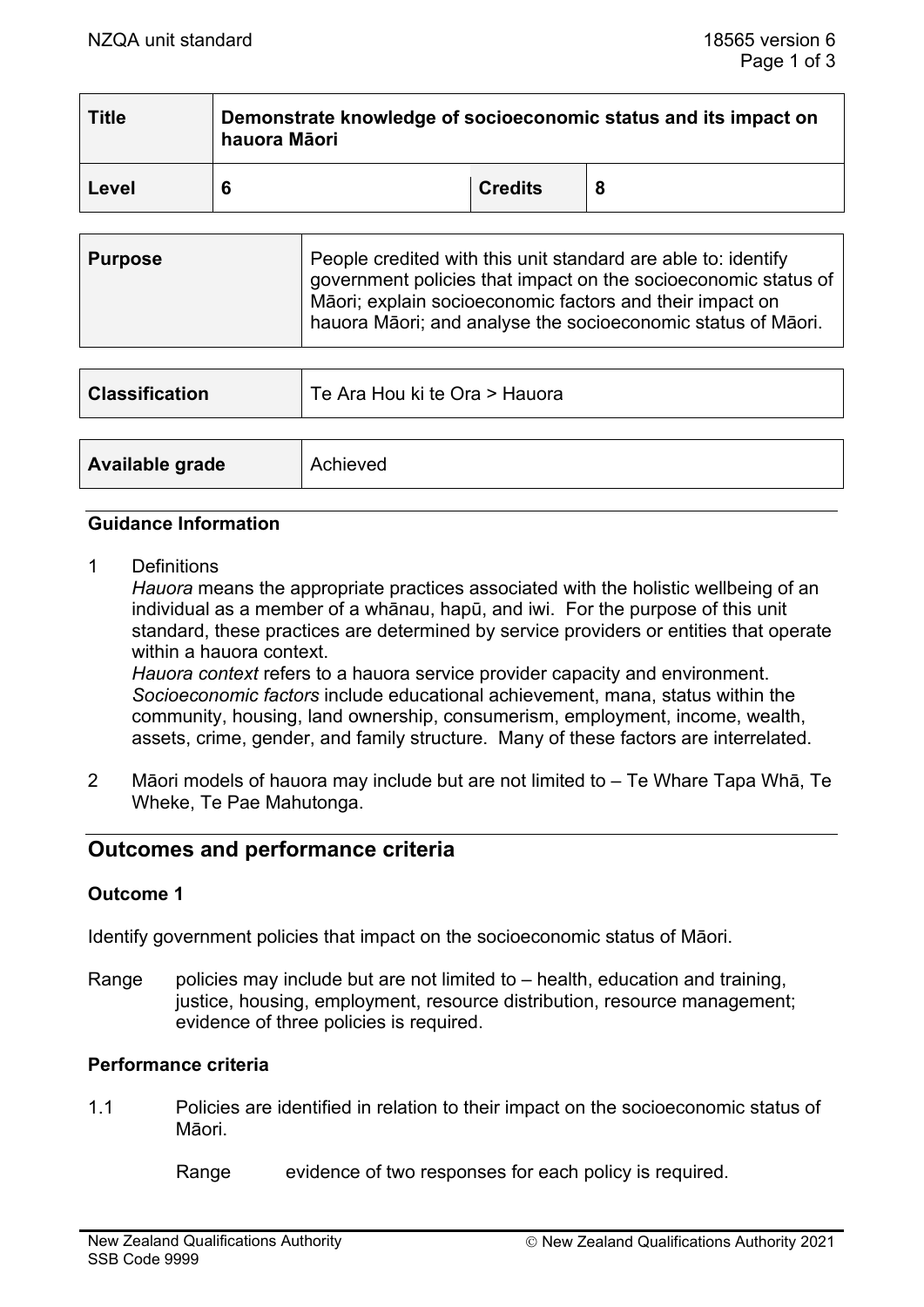1.2 Conclusions are drawn and substantiated on the socioeconomic impact on Māori.

Range evidence of two impacts for each policy is required.

## **Outcome 2**

Explain socioeconomic factors and their impact on hauora Māori.

Range evidence of six factors is required.

#### **Performance criteria**

2.1 Socioeconomic factors are explained in relation to their impact on hauora Māori.

## **Outcome 3**

Analyse the socioeconomic status of Māori.

## **Performance criteria**

- 3.1 The socioeconomic status of Māori between 1840 and 1940 is explained and correlated with their health statistics, population demographics, and life expectancy.
- 3.2 The socioeconomic status of Māori post-European contact is explained and compared with the status of Māori pre-1840.
	- Range may include but is not limited to land loss, life expectancy, population demographics, health statistics, intermarriage, trade; evidence of two is required.
- 3.3 The socioeconomic status of Māori is explained and compared with the status of non-Māori, and correlated with the health statistics, population demographics, and life expectancy of Māori.

| <b>Planned review date</b> | 31 December 2022 |
|----------------------------|------------------|
|----------------------------|------------------|